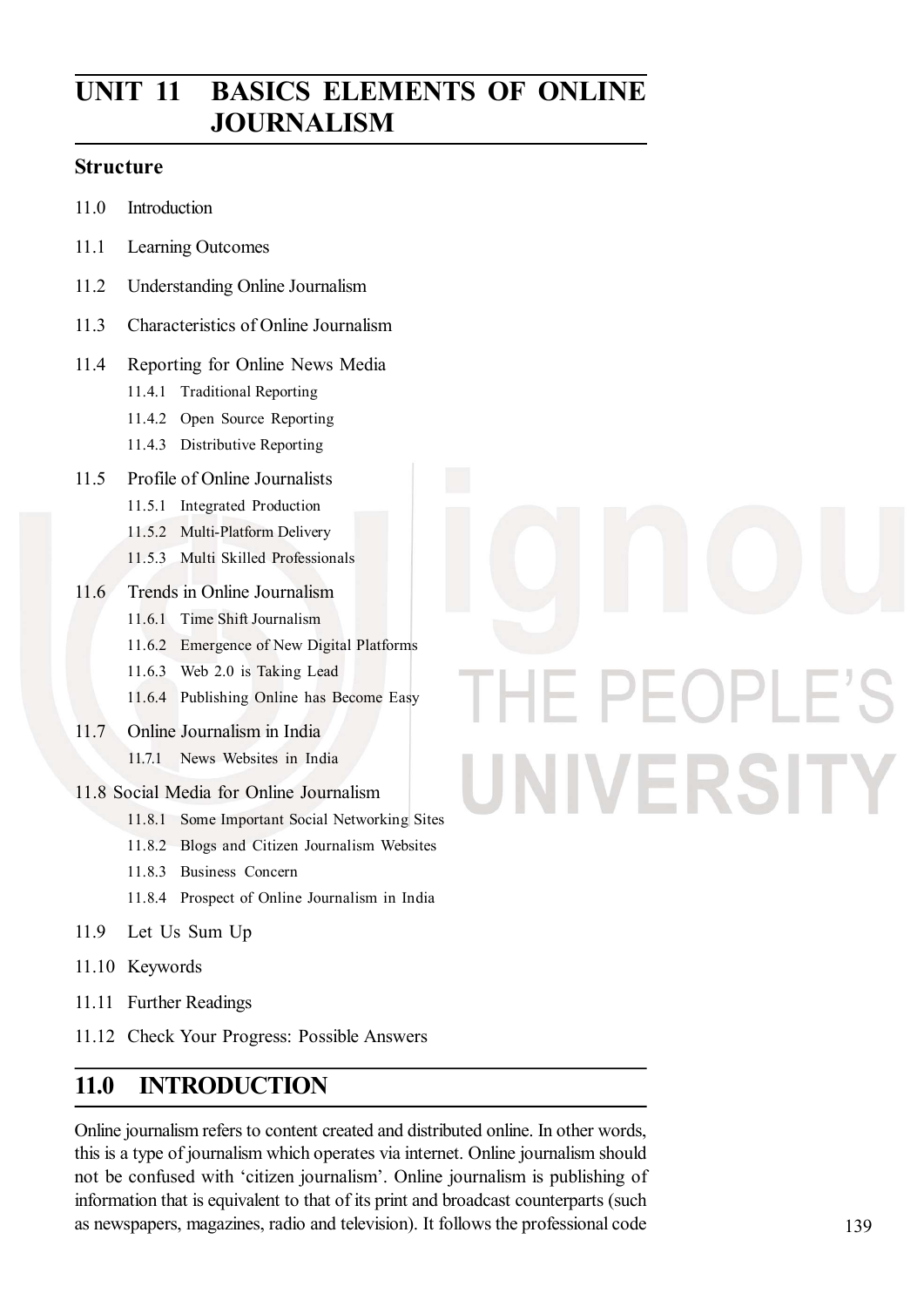Online Journalism of conduct similar to traditional journalism. This is how it differs from citizen journalism, which is not bound by any ethical and professional code of conduct.

> Digital media is a technology-driven and evolving medium. New innovations, new ideas and concepts are added to it more frequently than in any other traditional media. The introduction of mobile telephony has made access to news a universal phenomenon. In India, there are more than a billion mobile phone users with over 389 million having access to internet on their handsets. According to a report by Internet and Mobile Association of India (IAMAI, 2017), the number of internet mobile users is expected to double in the coming years. These days, more and more people are using mobile phones to access news and multimedia content. For a better user experience, most media organizations are making their websites responsive.

> A responsive website is one which appears the same on all devices including the desktop, tablets and mobile handsets irrespective of their operating system. The mobile has assumed such a central stage in digital communication that organizations have now adopted 'mobile-first' concept. It means a website is designed and developed keeping in mind the mobile handset users instead of the earlier priority which was given to the desktop.

#### 11.1 LEARNING OUTCOMES

After working through this Unit, you will be able to:

- understand the characteristics and features of online journalism;
- know about the works of online journalists and prevailing trends in online journalism;
- comprehend the status of online journalism in India, and
- gain an insight into social networking sites for online journalism.

#### 11.2 UNDERSTANDING ONLINE JOURNALISM

With a few clicks, you can now access almost the entire world of journalism and its vast variety of sources along with multimedia materials. Before we delve deeper into multimedia or online journalism, let us understand a few definitions and keywords. Holly defines online journalism as original writing and reporting that are delivered via the World Wide Web.

Today as we are witnessing that all types of work is getting transferred onto the online mode, the media industry has also not lagged behind but has ventured deeper into it and is exploring new opportunities of online news delivery and related online news businesses. In the prevailing atmosphere of cut-throat competition in the news industry, those news organizations who are not adapting the online medium are expected to lose their competitive edge and may be unable to sustain for long.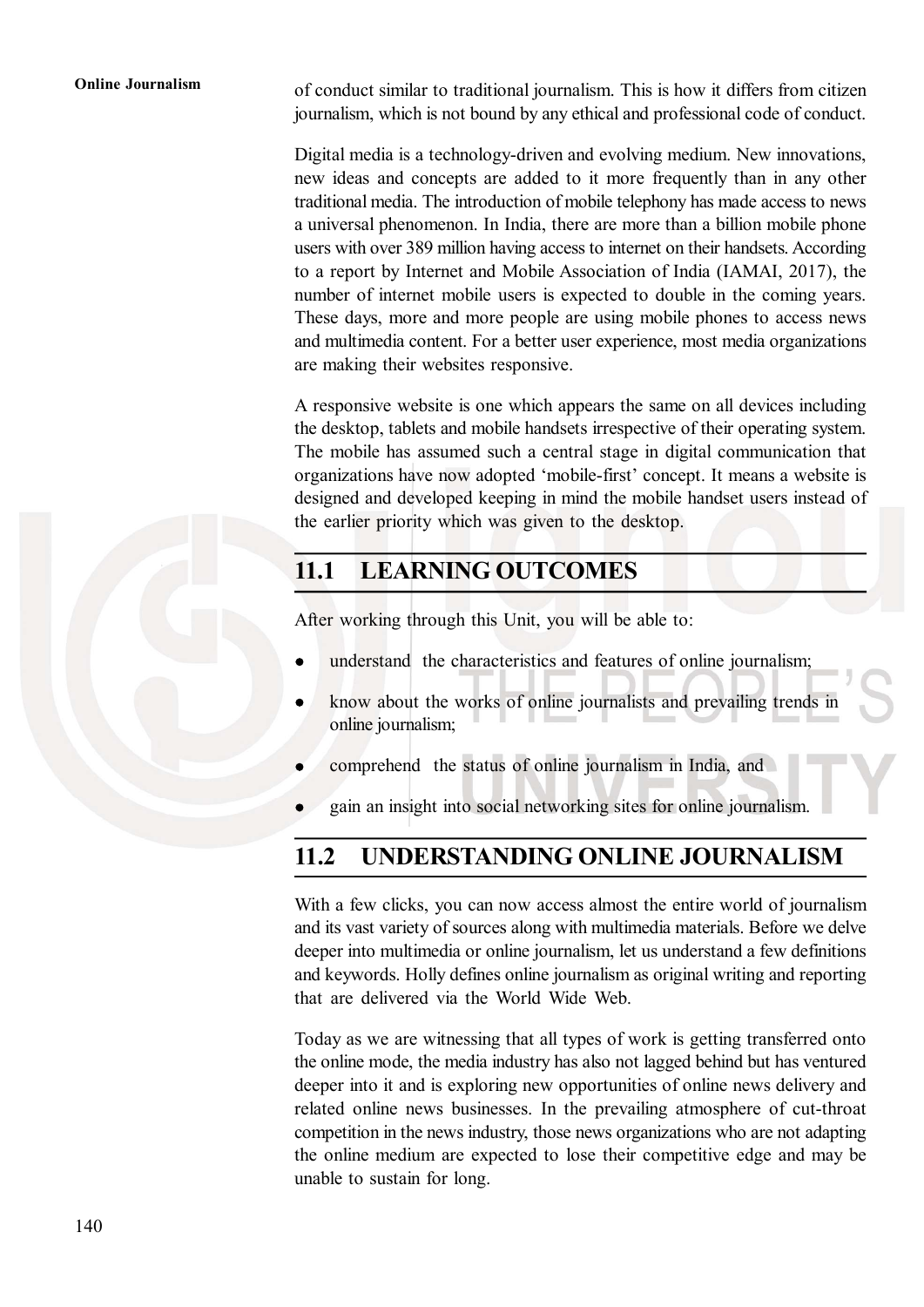RSITY



You must have experienced that while trying to search for any reading material, picture or video on internet, as you write certain keywords in the search engine you get results running into several hundreds of web pages. Sometimes these links get you on to a blog, many times on to a news website and occasionally to government websites. All these links do not belong to online journalism. Only, websites belonging to media houses or blogs created by professional journalists for providing authentic information to their readers can be categorized as online journalism. Actually, in recent times you might have noticed that the line between professional and personal journalistic writings are blurring significantly, mainly due to proliferation of social media and its popularity.

The online medium provides journalists with a vast range of options to gather information in an interesting and entertaining way. The internet provides opportunity for instant publishing, archiving, linking, use of audio and video with greater interactivity and also provides instantaneous feedback. All these features give online journalism an upper hand over other media. These key features of online news medium has a great impact on conventional media e.g. newspaper, radio, and television. Online medium is not only posing a challenge to the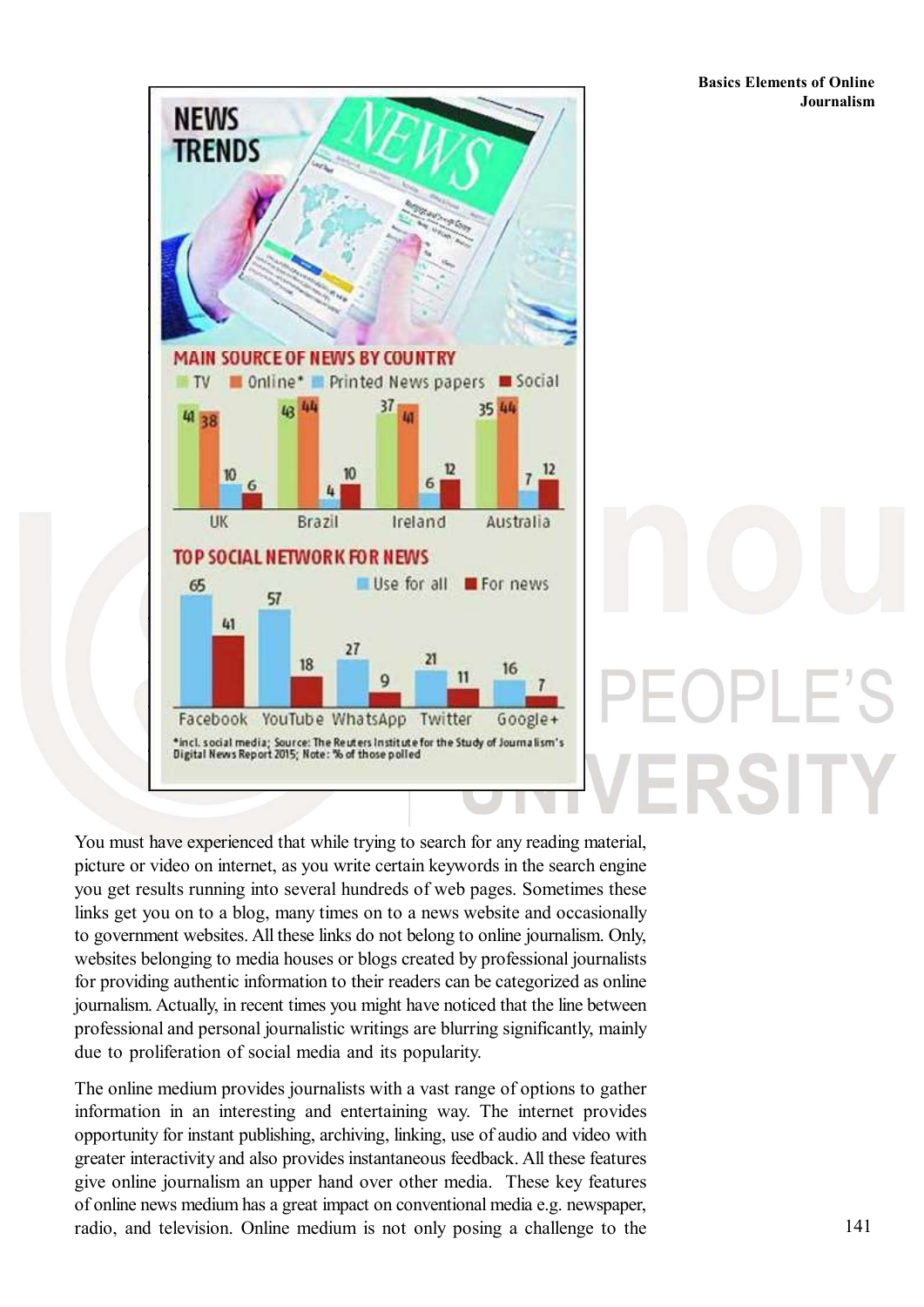Online Journalism conventional media but is also forcing them to adopt changes in their newsroom operations and news delivery platforms.

> The impact of this can be seen in most daily newspapers as they have begun to use more box items and bulleted information. This is only to make the newspapers easy to browse. Renowned page designer Mario Garcia was engaged to re-launch one of the prominent newspapers in India in the recent past. In a briefing, Gracia suggested that page should be designed in such a way that it should be easy to browse. The broadcast medium also tends to use the interactive and feedback features of online medium. If you listen to radio you will find that the radio jockey asks you to make your song choice online. And TV news channels are using online poll, and particularly many prime time discussion shows are incorporating feeds from live discussion on social media.

> This raises an important question - whether the new media can be seen as a threat to conventional media or not? This is a point of debate among scholars. Some believe that online medium will replace conventional media as it has all the qualities of traditional news media. Here in online medium, you can read text, listen to audio and watch video at your convenient time and pace. But others believe that various types of media will continue to co-exist and the online medium will complement all others. Even at present different types of media exist together. However, there are growing examples from the west where print editions are getting significantly reduced in size while correspondingly their digital media presence is growing. In India, the current scenario is quite different. We are witnessing a unique scenario where on the one hand, print editions are growing in the regional languages and equally online journalism outlets are expanding.

### 11.3 CHARACTERISTICS OF ONLINE JOURNALISM

You have learnt the key features of online journalism; now let us understand the important characteristics of online journalism.

Online: As the word suggests, it operates on a online platform which can be seen or updated in real time. Here breaking news and events can be updated as it happens - like live telecast in television news channels, live updates in news websites are quite common nowadays. While we have had this facility in Radio and TV also where we gather around and take updated information, the difference here is that it can be seen on your computing devices and even hand-held gadgets like mobile with some added features.

Shifted time: Online journalism also takes advantage of shifted time. Online publications can archive stories for now or later. Users can read those stories at any time of their choice. In other medium this facility is not available easily. In the conventional print media, if you want to read any previous day's or month's newspaper you have to get access to the news organization library or one should collect newspapers on daily basis and archive it periodically – which can be quite a tedious task.

Multimedia: Online journalism can include multimedia elements: text and graphics (newspaper and books), sound, music, motion elements and animation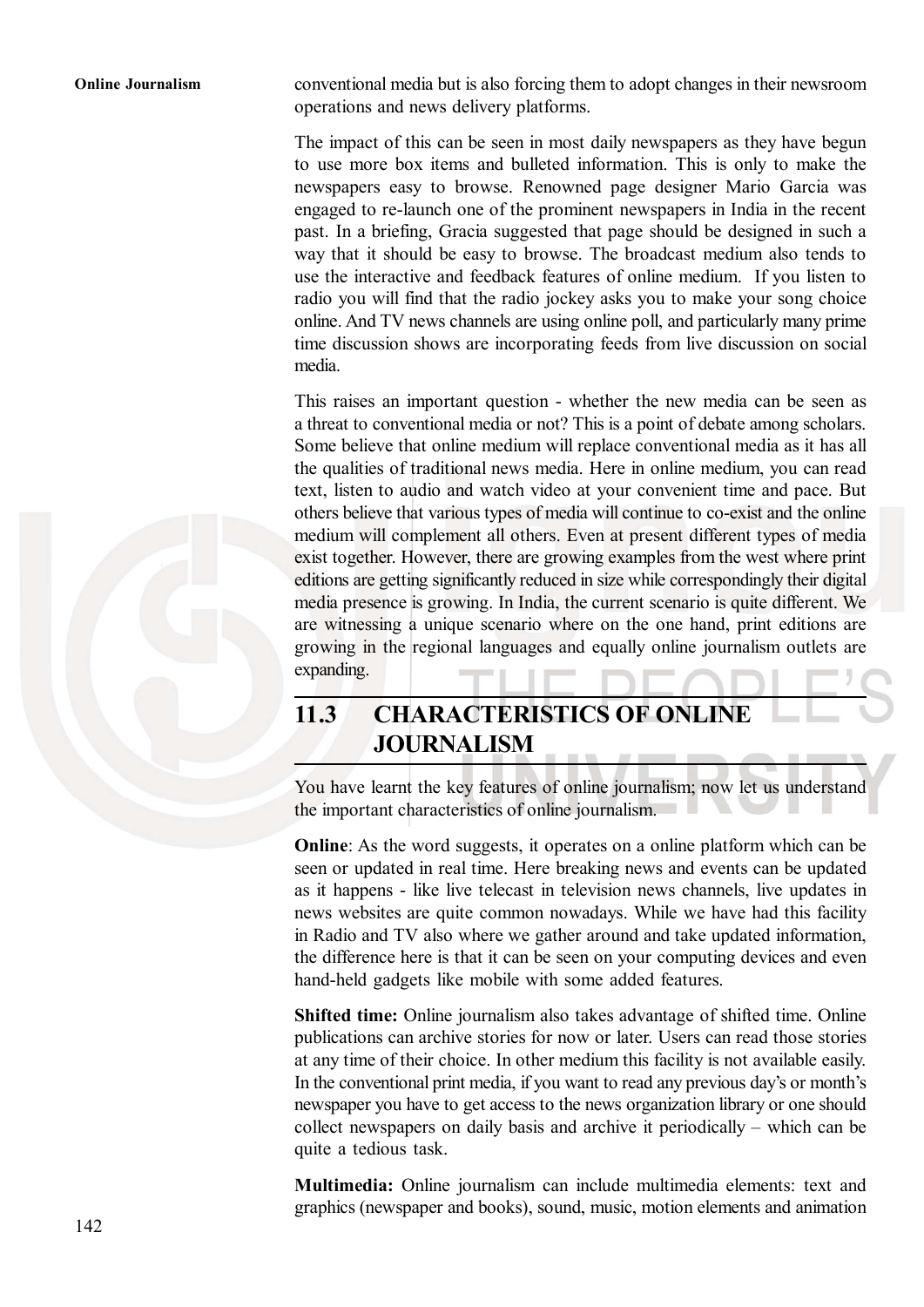(broadcast medium), 3D, etc. One of the greatest opportunity of multimedia journalism is the ability to combine various media elements for a news story. At present, most media organizations provide derivatives of their 'parent' products. Newspapers are providing digital text, radio organizations are providing audio clips and TV channels are providing streamed video links. But multi media is providing to these news entities an opportunity to adapt other designs also. There are number of sites where we can see this adaptation. Now radio channels are not only providing audio files but also complementing them with images and texts - the All India Radio (AIR) and the Voice of America (VoA) websites are testimony to this.

|                   | <b>Interactivity</b>                                                                                                                | Paul Bradshaw, onlinejournalismblog.com   |
|-------------------|-------------------------------------------------------------------------------------------------------------------------------------|-------------------------------------------|
|                   | <b>Time</b><br>Hardware                                                                                                             | <b>Space</b>                              |
| Output            | Hyperlinks, online<br>video/audio, podcast,<br>databases, Flash<br>interactives, PDF papers,<br>Sky+, RSS, Last.fm,<br>mobile phone | Mobile phones, iPods,<br>wifi laptop, RSS |
| Software<br>Input | Blog, podcast, vlog, forum,<br>chatroom, comments, live<br>chats, wiki, YouTube, Flickr,<br>social networking sites, email,<br>SMS. | Moblogging, UGC, CJ,<br>Twitter, Shozu    |

Newspaper organizations are not only providing digital text but also audio clips and motion pictures - almost all major dailies are practicing this method. TV channels are also complementing their video files with text – similar to newspapers all leading news channels are running their news portals. Seizing this opportunity, online sites are now trying to take full advantage of the array of media formats available. Websites are now complementing a story with flash animation, photo gallery, video and audio clips.

Interactivity: Online journalism is interactive. Hyperlinks are primary mechanism for this interactivity on the web. Through hyperlinks different types of media options are added to a news package to bring more in-depth analysis. Through hyperlinking various elements of lengthy and complex works are added together in a story. Work of an online journalist consists of hyperlinking of own web pages or at times links to other websites.

Interactivity also provides users options to comment and add some information to the existing content. Online sites also conduct online poll to bring in more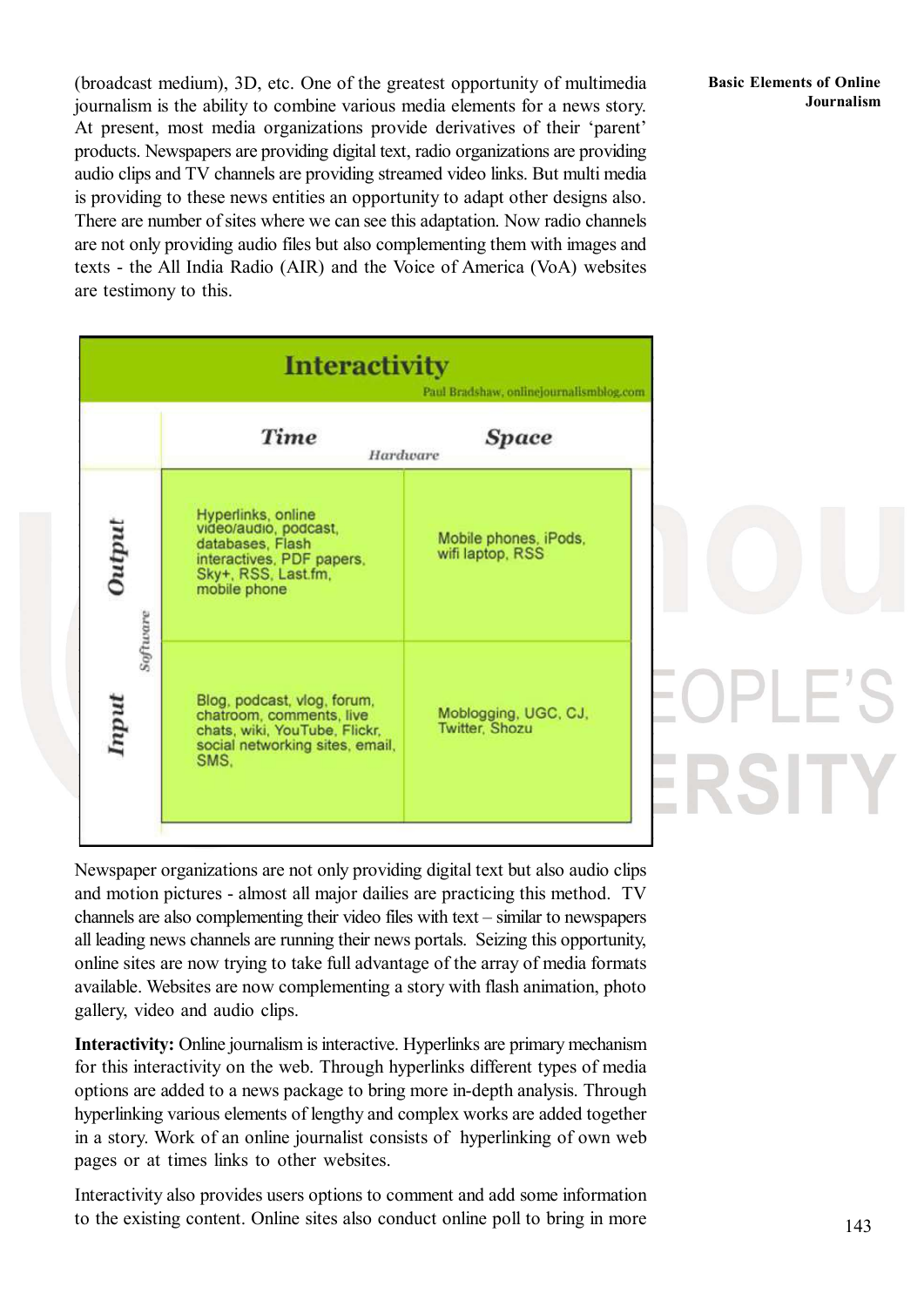Online Journalism interactivity. This feature of online journalism is helpful in several ways:

- It makes users' spend more time on the web page.  $\bullet$
- It makes the users' experience more enjoyable.
- It helps users to gain more information.
- Users perceive the site navigation easily.

**Immediacy:** As per *Encyclopaedia of Journalism*, 'News is like bread-it is best served fresh as it goes stale quickly.' This statement points to the fact that immediacy is a key component of journalism. Journalists have responsibility to provide information as quickly as they can and what better way to do it than through the internet. It is the fastest medium and through this information can be disseminated from personal computer to mobile. With the ability to upload content anytime through a basic internet connection, online media is as immediate as we can get.

But then the question arises-whether immediacy wins accuracy. What can be the priority? As we know on the internet, information can be uploaded by any individual on any social networking site or a blog. Individuals cannot be expected to be guided by professional ethics and code of conduct applicable to organizations. In this scenario, any wrong information uploaded can create a chaotic situation. Hence, it is important for online users to know how to find reliable information.

Hyper-textuality: Hyper-textuality is a prime 'tool' used to introduce interactivity in a web page. Hypertext is a web link which can be used to provide variety of information in one page. These links carry a variety of media content (audio, video, graphics, animation , etc.) in a story. Through hypertext, journalists enrich their content. So, this being a distinctive unique characteristic of online journalism, it helps differentiate online media differently from other forms of media. Traditional journalism provides for linear presentation of a story while online media brings multi-linearity to the story. It also enables users to be participants when they click their way through hyperlinked set of pages.

#### Check Your Progress: 1

Note : 1) Use the space provided below for your Answers.

- 2) Compare your answers with those given at the end of this Unit.
- 1. List three usages of hypertext in a news story?

............................................................................................................ ............................................................................................................ ............................................................................................................ ............................................................................................................

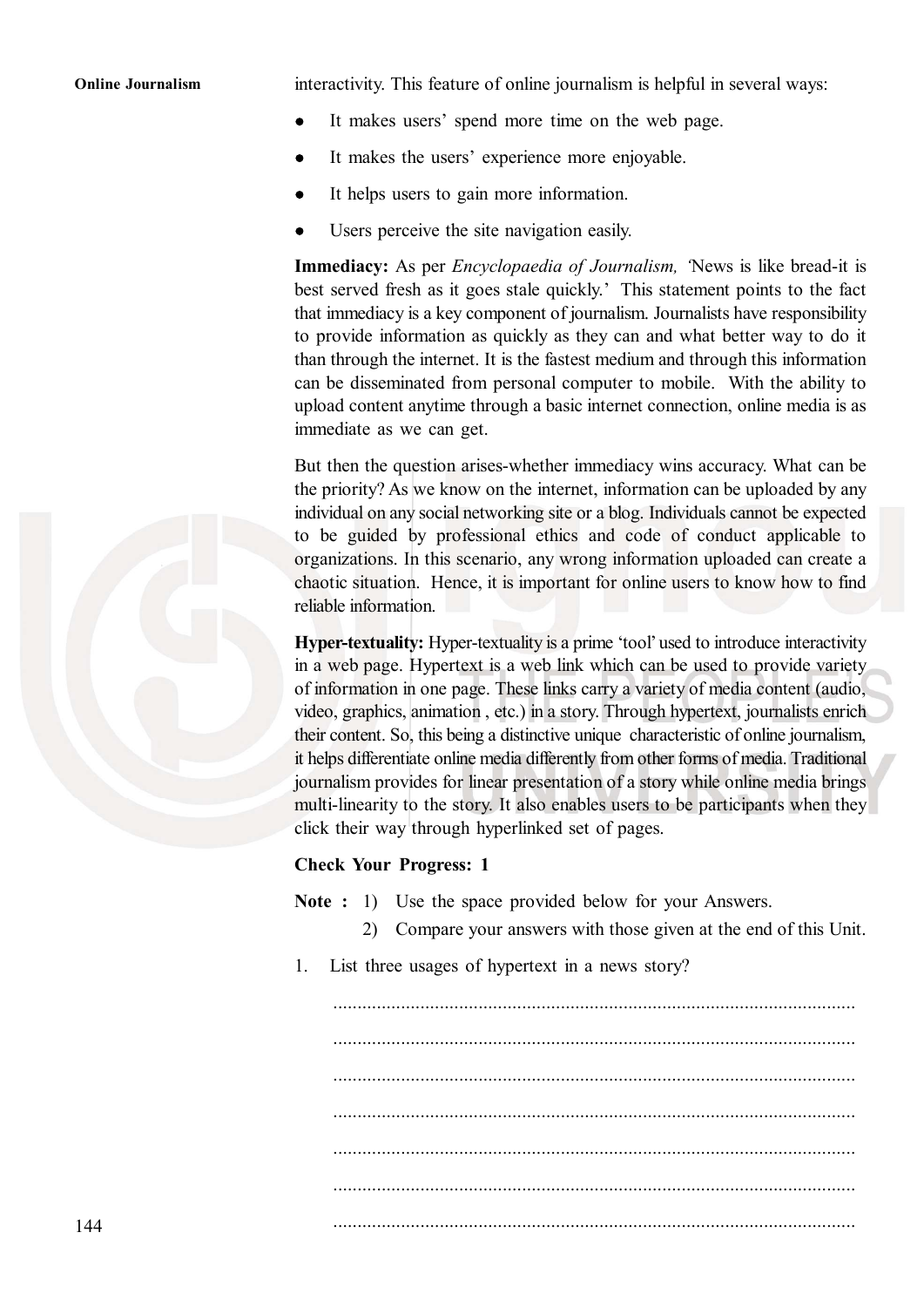#### 11.4 REPORTING FOR ONLINE NEWS MEDIA

Basic Elements of Online Journalism

The impact of online media has been so huge that even reporters of conventional media have begun to use online tools for reporting. Journalists take news lead from social media pages and uncover the story. For this purpose, they keep following various personality profiles on the social networking and micro-blogging sites.

We now come to another platform - a citizen blog. People from diverse backgrounds have their own personal blog. They keep writing on a variety of issues. Some blogs carry people's comments on an issue which is popular in mainstream media but some are really important from the reporting point of view. For example, many known personalities keep sharing their experiences on blog and even their viewpoints on certain subjects which also carries news value. Journalists keep following their blogs in order to get lead from there.

There are also examples where journalists are referring to blogs for news coverage. The importance of blog was understood during the Iraq war, when journalists were denied open access to most parts of that country with a camera. Even at that time some journalists managed to send real time information from the war torn zone. Another interesting case is from the USA. The news stories on Monica Lewinsky were first exposed in a blog named drudgepost.com. This was a blog of a journalist who, upon his organization declining to take up that story in print, was forced to post it on his blog and the rest, as they say, is history. The point here is that the enormous potential reach of such social networking sites can be tapped as a good resource for reporting which the journalists are doing regularly these days. Online reporters have yet another challenge in that they have to involve readers in the reporting also. Here journalists do not have any other option. Interactive features of the internet has inherent potential to involve the readers and it becomes the responsibility of an online journalist to facilitate their desire. There are three ways of online reporting.



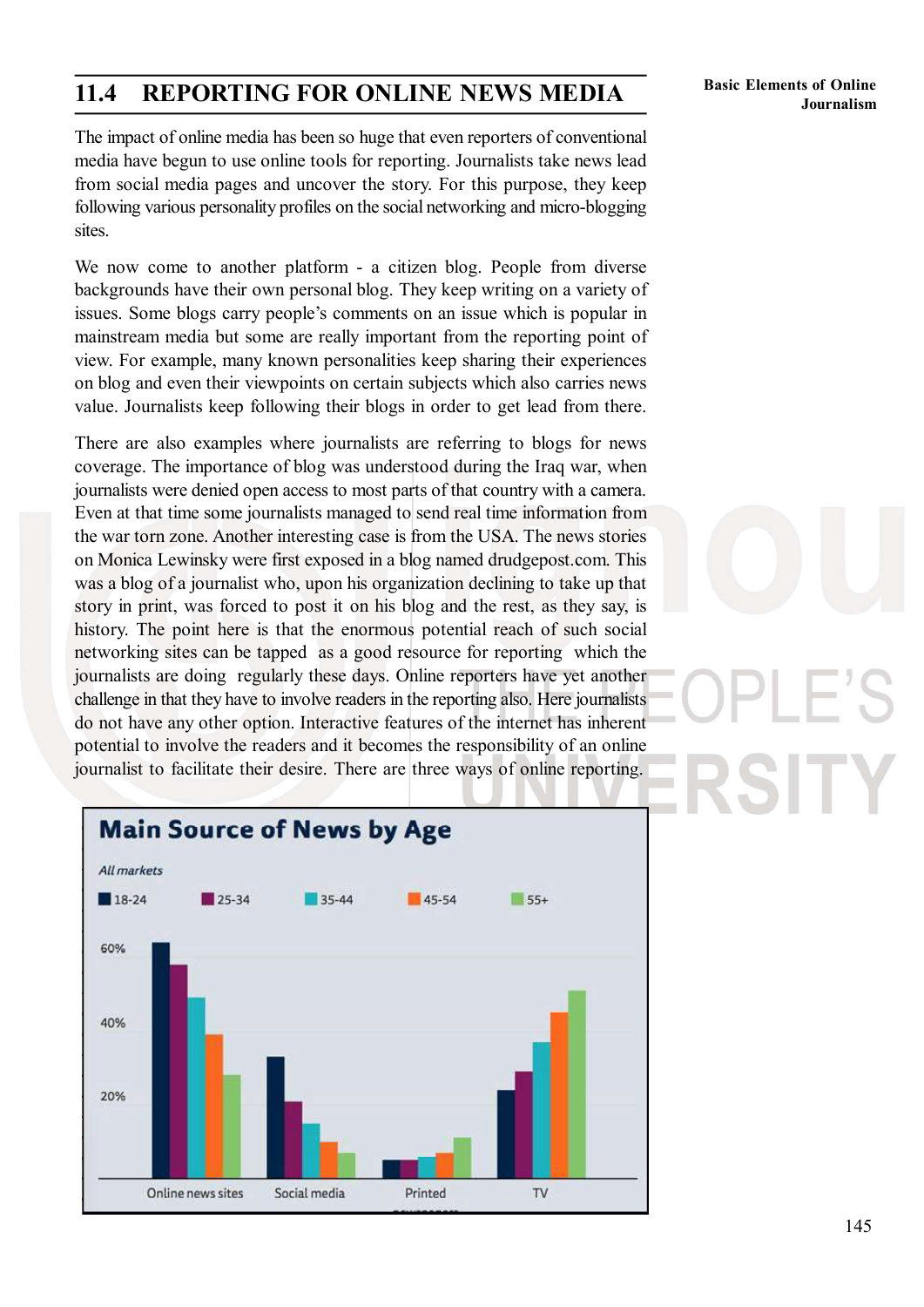#### Online Journalism 11.4.1 Traditional Reporting

In the traditional reporting method, the online reporter uses online tools in traditional ways like interviews, observation, looking through documents, reading online and aggregate opinion. The only difference here is that all these news collection activities are carried out through online. By using e-mail or chat they take interviews, journalists keep browsing different websites and make observations, they read online documents and finally create a story by aggregating opinion.

#### 11.4.2 Open Source Reporting

Traditionally reporters do not share the story idea with their readers while investigating and finding facts in the field. Reporters do not want to lose a potential scoop to their competitors. But reporters in the open source reporting take the opposite route. They share their story idea beforehand and ask users to share their opinion, information and source. After getting information, reporters go through all information provided and come up with a final story. However, it is not mandatory that all the information provided by readers will be used in the final story. It is up to the reporter to use his/her discretion and judgement regarding the information provided/collected.

The open source reporting is based on participatory theory of communication, which is based on the belief that the group knows more than an individual. Open source reporting suggests opening up the reporting process to engage a community of readers in making a report, which will give more information, more analysis than a single reporter. This type of reporting is best suited for small media organizations with limited resources.

#### 11.4.3 Distributive Reporting

Distributive reporting takes open source reporting one step further by relying on readers to submit information. Here, the community itself adds the multifaceted body of work, often covering all angles of the story. It is done especially in stories which affect a large population. For example, the US geological survey's "did you feel it?" earthquake shake maps, where people posted their personal experiences. Another example is the Flickr collections of readers' photographs having same tags.

This type of reporting is helpful in covering a story which has a huge impact and which affects a large population. In such a case, the possibility of readers having first-hand information is more likely and through distributive reporting all possible information can be tapped easily.

As distributive reporting involves readers in story formation it increases the responsibility of a journalist. If it is not handled properly it would turn into anonymity, with fake reports and defamation. But keeping the participation theory in mind, this can turn into the best way of reporting if the readers' identities are checked properly. Journalists have to design this kind of reporting effectively. Distributive reporting can generate a large volume of information in a fraction of the time.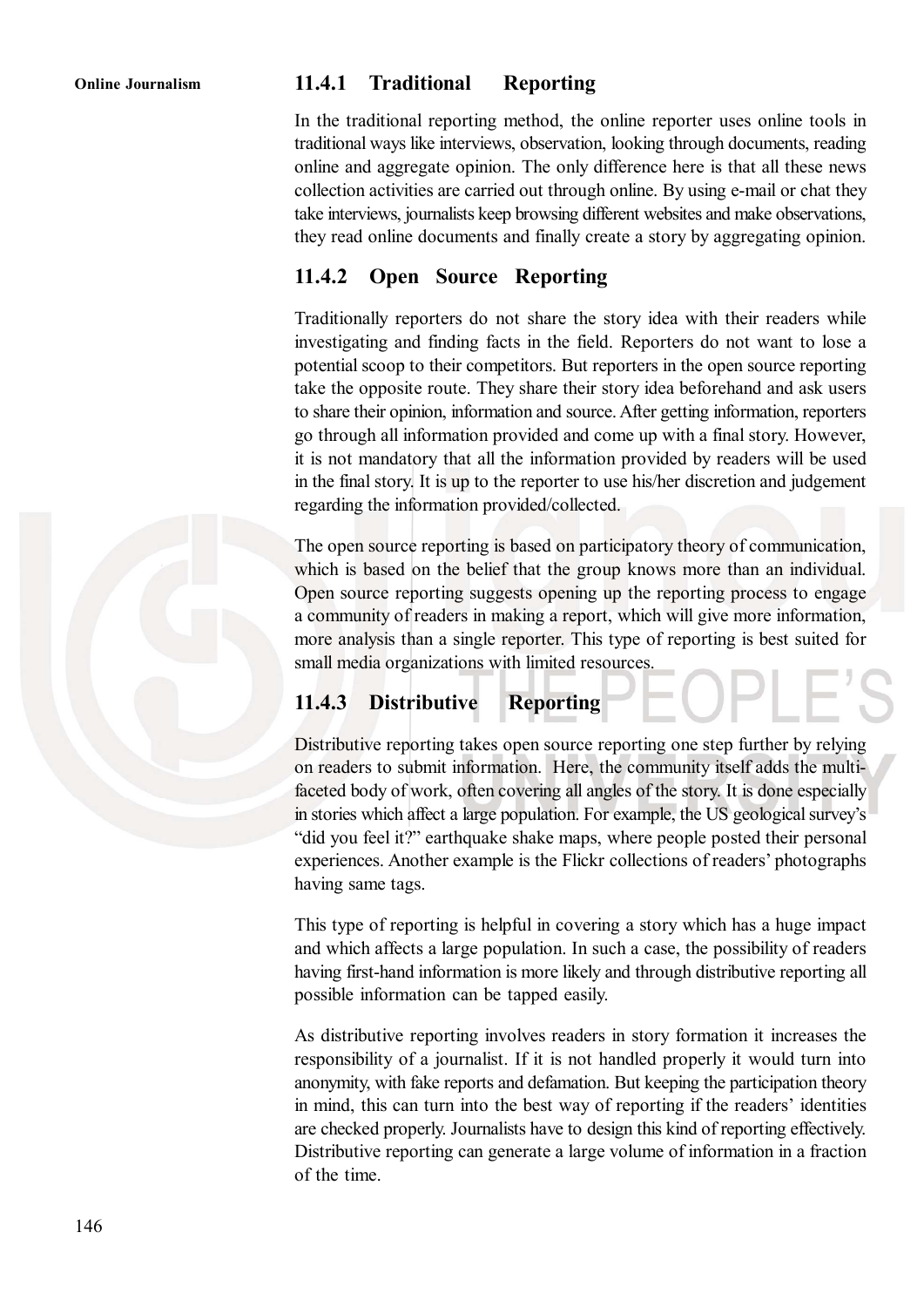#### Check Your Progress 2

Note : 1) Use the space provided below for your Answers.

- 2) Compare your answers with those given at the end of this Unit.
- 1. How is reporting for online news medium different from reporting for conventional media?

............................................................................................................

2. Compare and contrast the open source reporting and distributive reporting.

............................................................................................................

............................................................................................................

............................................................................................................

## 11.5 PROFILE OF ONLINE JOURNALISTS

............................................................................................................

Many people consider online journalism as their dream job, but to become an online journalist you need to have skills of a reporter, editor, designer and other skills which are related to the internet medium. Prior to understanding the profile of an online journalist, it is necessary to understand the various dimensions of online journalism. Online journalism broadly covers three dimensions: integrated production, multi-platform delivery and multi skilled professionals.

#### 11.5.1 Integrated Production

Online contents are created in multimedia format, that contains the combination of any one or more of the following media elements - text, graphics, pictures, audio and video with interactive features. This is carried out by different departments. It also covers video editing, audio editing, designing and text editing. All these departments work together to come up with a final product. Integration between all these departments is very necessary for quality work. Whereas in the print media, all departments work independently and the level of integration is pretty low.

#### 11.5.2 Multi-Platform Delivery

Online contents are delivered through different platforms. Online readers may access contents on personal computer and mobile also. Sometimes they subscribe to social networking platforms to get regular updates. Online journalists need to be ready for multi-platform delivery. Contents created for personal computer would be different from contents created for mobile. Updating social networking page is equally important. While digital technology has made multi-platform delivery much easier but it is important to note that regular human intervention is needed to improve the quality of content. In integrated production every story can be originally produced to fit different platforms at the same time.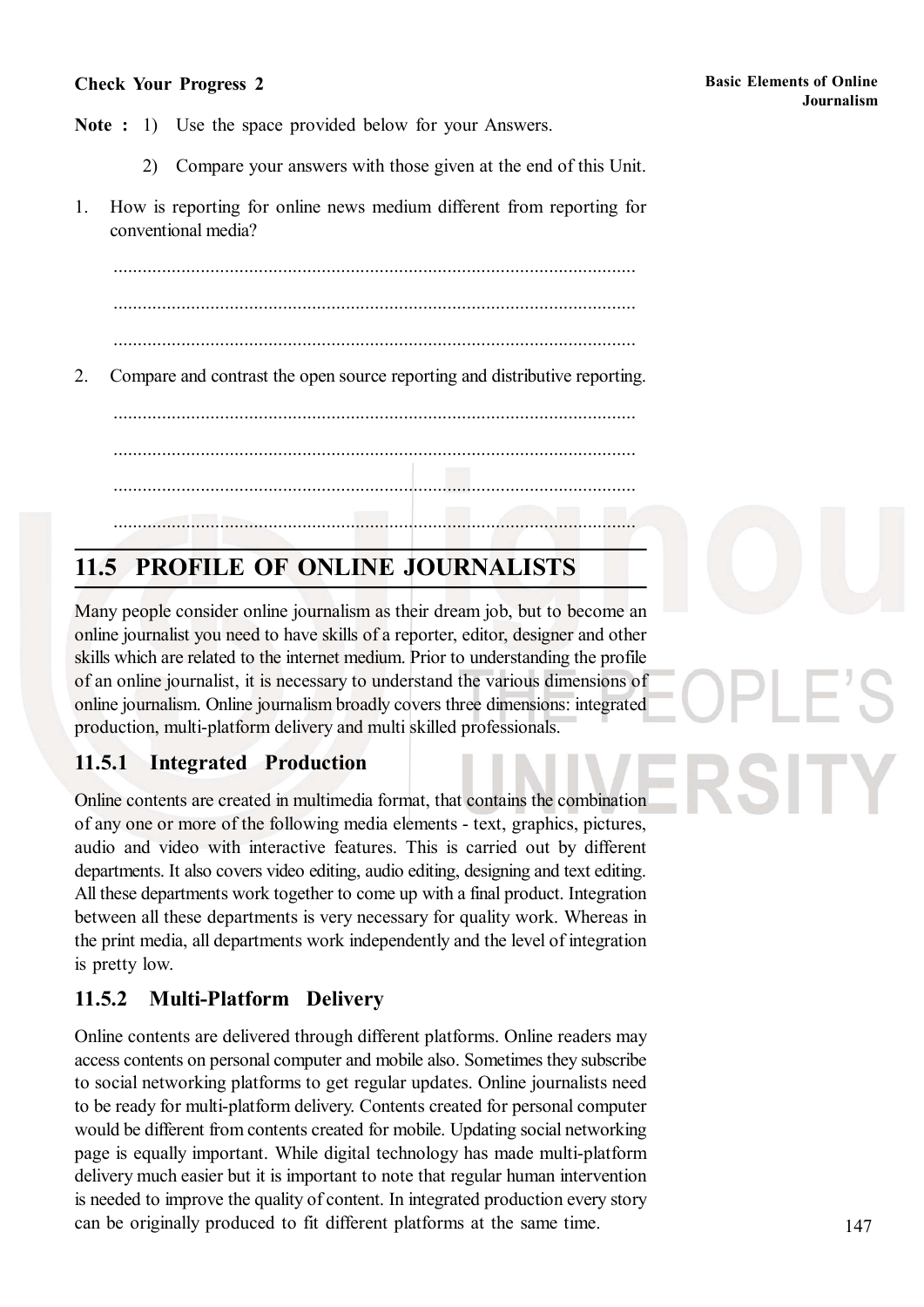## Digital surge



#### 11.5.3 Multi Skilled Professionals

To undertake multi-faceted work, the online medium needs multi skilled professionals. The work of an online journalist can be broadly divided into six parts:

Provide quality work: Internet has made working easy for the journalists. Here everyone can do it. It is a challenge for good online journalists to perform well and provide quality work with the help of various internet tools.

Showcase work: After coming up with a quality work, the next challenge is to showcase the work to potential readers. There are several ways in which journalist work can be disseminated. Through the choice of right method to showcase the journalist can greatly enhance the readers experience. Work can be shown through written text, multimedia, using picture galleries and graphics.

Interact with readers: Online medium offers great potential for interactivity. Here journalists can talk to their readers in real time. As an online journalist, one should ask the readers what they do not know and after assessing their need should work accordingly. Online journalist should always try to engage the readers on their turf, never try to preach to them and also help the readers to engage meaningfully amongst themselves. They should let the readers reach a journalist when they wish and also facilitate interpersonal communication by providing contact email or social media ID to the readers.

Help readers to get the complete picture: In online medium, there is always a possibility that users may not be able to assess the desired information or they may get one sided information or incomplete information due to lack of background information. An online journalist should always try to practice responsible sustainable journalism. It can be done by recycling and reusing of the background information. Make sure to provide relevant background information through a hyperlink and also make it easily searchable.

Plan well for story: Make a list of story assets. Then make a list of descriptions of the types of readers who will be interested in the story. Then try to find

148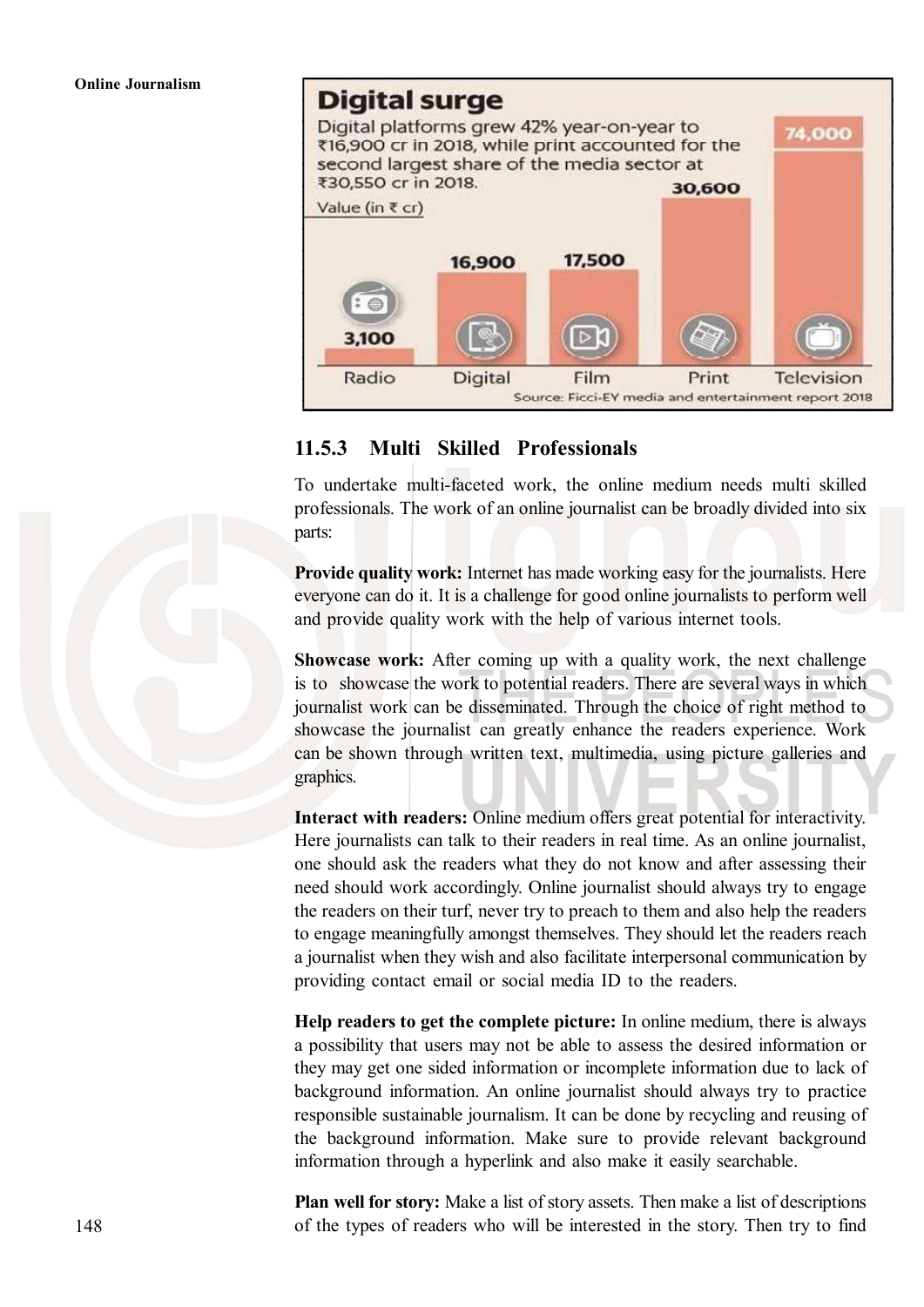a path which will suit every reader. Storyboarding is important as it helps to frame the story efficiently.

Be poised at the time of breaking news: At the time of breaking news try to be the first but never forget to cross check the information from different sources. Always remember, giving no information is better than providing wrong information. At the time of breaking news, journalist should be ready to take information from the readers. Tell the readers what the journalist know so far and allow them to give the some more information related to the story if possible.

To complete such a diversity of work in the online field requires multitasking professionals in the newsroom. In other words, more number of professionals in the newsroom who can do more than their normal share of work. Amultimedia journalist would develop editing, reporting, design and other skills. Hence, three levels of multi-skilling is required of an online media professional:

- Media multi-skilling it means the journalists capable of producing content for different media;
- Issue multi-skilling they need to report on news related to different  $\bullet$ thematic areas. It means a journalist covering crime should also feel comfortable covering politics also.
- Technical multi-skilling they are responsible for performing most of the production task. For example, reporters may need to do editing work and if needed work as multimedia professionals also.

#### Check Your Progress: 3

Note : 1) Use the space provided below for your Answers.

- 2) Compare your answers with those given at the end of this Unit.
- 1. State the qualities of multi-skilled professionals in online journalism.

............................................................................................................

#### 11.6 TRENDS IN ONLINE JOURNALISM

............................................................................................................

With new technologies in the digital world cropping up every day along with the changing desires of users it is creating new trends in online journalism. These trends are not only helpful in tapping more users but also in providing new experiences to users.

#### 11.6.1 Time Shift Journalism

The days when we waited for re-telecast of a programme on television are over. Similarly, we do not have to make arrangements for individual recording of some popular show. Because now in the age of internet, all we need to do is to search the internet for the content and watch it at our convenience. The reason is simple, now it is time for time shift journalism or time shift content. Also the time when we first encounter an information and finally the time we

Basic Elements of Online Journalism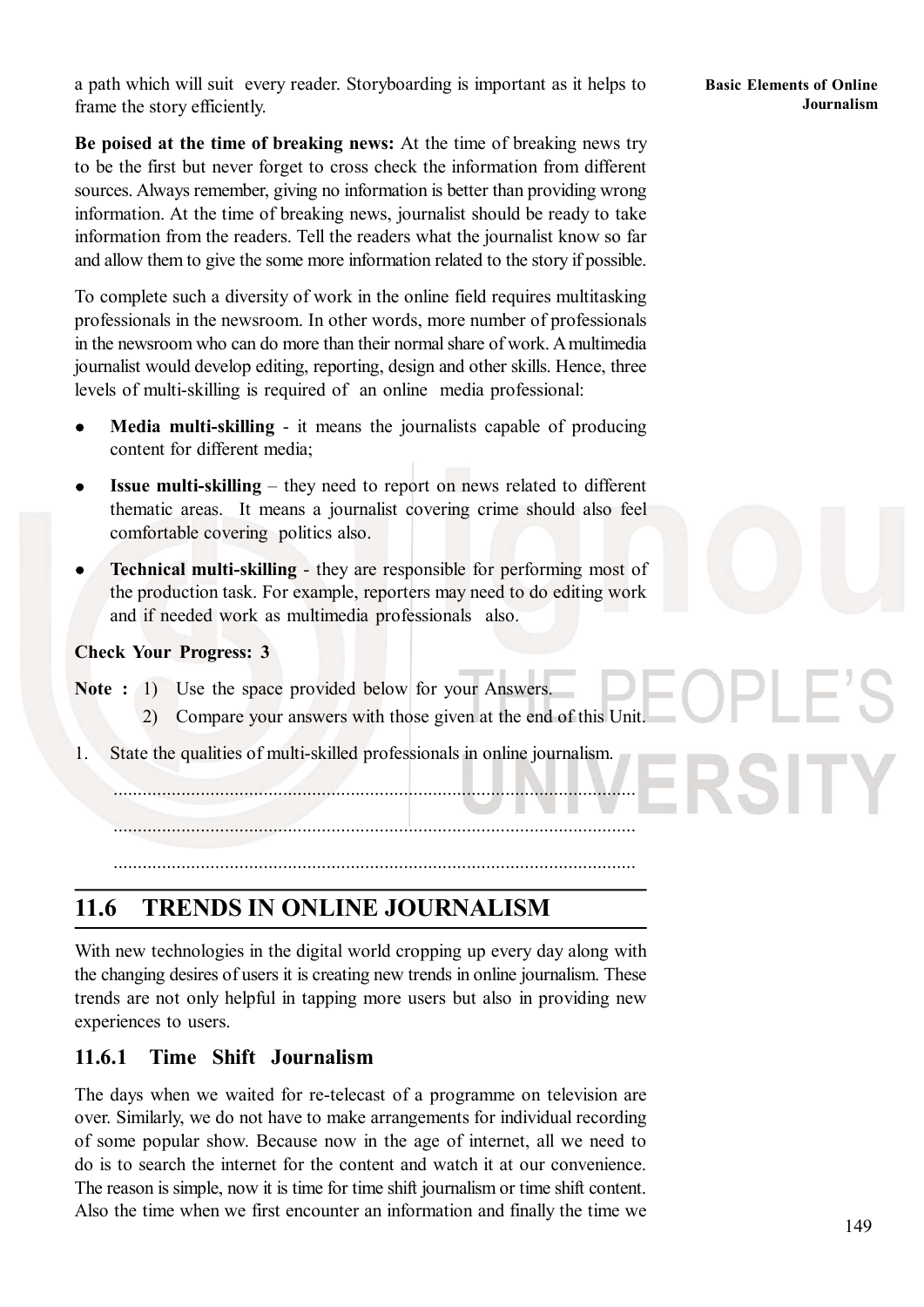Online Journalism consume it can be different. That is why the tab like 'read later' or 'watch later' have become quite common.

#### 11.6.2 Emergence of New Digital Platforms

In order to meet the consumers demand, new technologies are emerging and giving opportunities of new experience of news. Emergence of several new devices like tablets and smartphones are becoming very challenging for online journalism. Compounded with this challenge is the increasing number of operating systems, for example, there are two major types: iOS, and Android in the mobile market. Basically, these new devices are changing the way that we consume news. Online media houses have to be compatible with these changing technologies. Many media houses are coming up with new applications to meet these challenges. But as the product life cycles are getting shorter and shorter in this digital age it is finally up to different news organizations and other online entities to try and figure out how they can produce the kind of product that will fit into these sorts of niches



#### 11.6.3 Web 2.0 is Taking Lead

Web 2.0 is the new talking point in online media. It enables users to play an active role in content creation. In the world of web 2.0, content power is not with media but with the masses. Web 2.0 provides the basic structure of participation, such as:

Architecture of participation: these are online facilities for user generated content such as .blogs, and wikis. The popular website based on web 2.0 is Wikipedia, where every registered user can contribute/edit/delete the content as per the existing Wiki community norms.

Crowd sourcing: this is a collaborative form of reporting where with the help of web 2.0 a group of people work together to gather information. Each contributor researches on a part of the overall piece.

By using these facilities websites following web 2.0 are trying to elicit more participation from its readers. These websites focus on submission of users, rather than staff reporters or editors. Such contents are gathered from a variety of online options: blogs, photos, podcast, video sharing, reviews, forums , etc.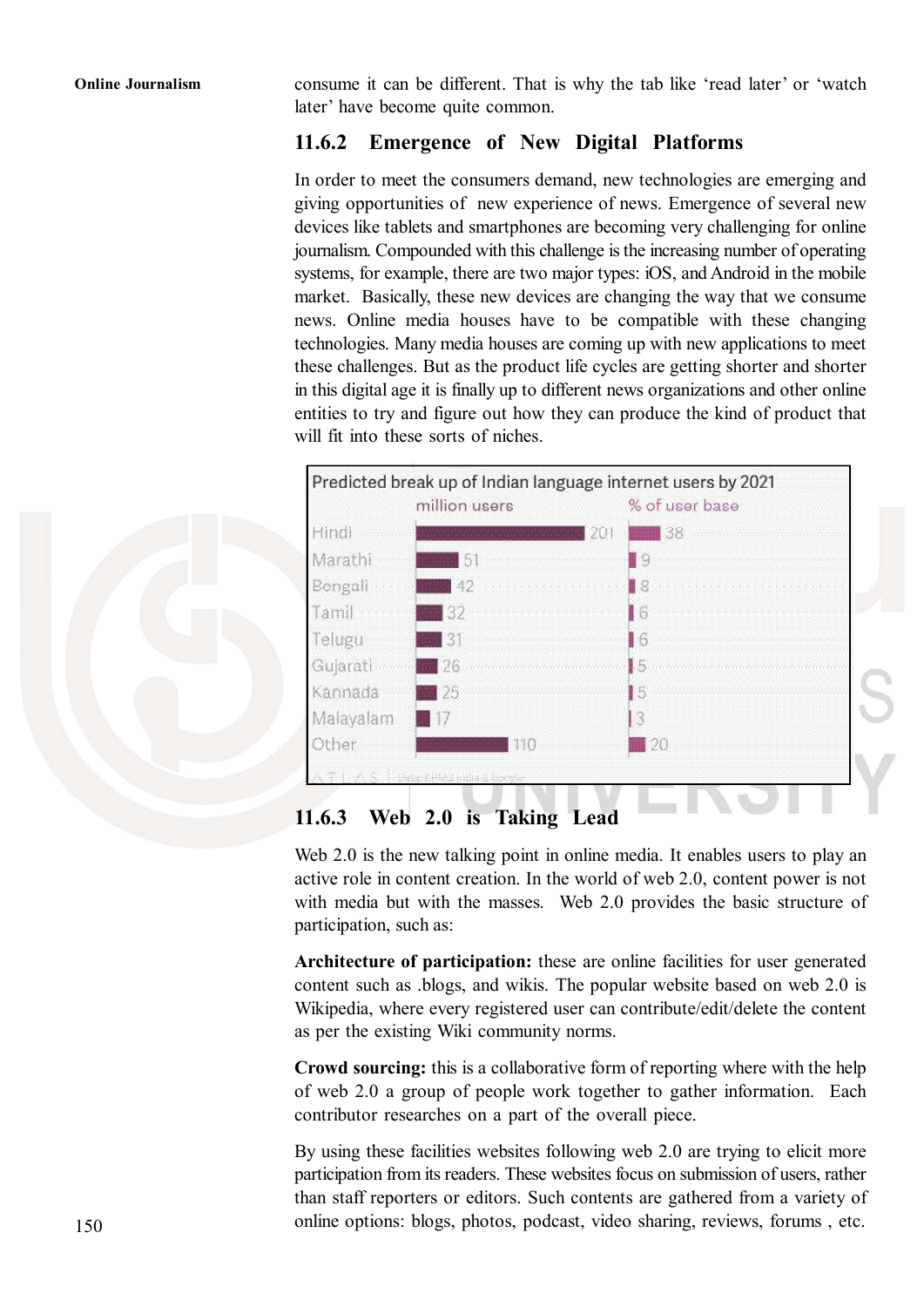The premise is that the group knows more than an individual at any point of time and new technologies are enabling such an effective form of collective and collaborative action. This is encouraging citizens to take active part in this new form of journalism. Besides, this will strengthen the democratic process as Beth Simone Novech argues that the way people are coming together, not just to create content, but also to create power.

#### 11.6.4 Publishing Online has Become Easy

Publishing online has become easy with the advent of many online platforms and new technologies. Publishing content on blogs and social networking sites has become very common and popular among youth. On social networking sites too, the youth are dominating. Another new thing which is becoming common among youth is 'mobile phone blogging'. This is location based instant blogging. They use their camera to shoot or click a photograph and post it instantly. It has made online journalism more competitive. Now the success of a website does not only depend on the quality of its own content but also on the gathering content online by following online platforms like blogs, micro blogging websites and social networking websites.

#### 11.7 ONLINE JOURNALISM IN INDIA

The history of the internet is very short in India. It started in 1995 when Videsh Sanchar Niger Ltd (VSNL) introduced internet in six cities in India. The first cyber cafe in India was launched in 1996 in Mumbai and in the same year rediff.com was launched. The first Hindi web portal in India named Webdunia was launched in 1999.

As of December 2018, India had 566 million internet users, which is about 40% of internet penetration (Kantar IMRB, 2018). Out of these users, 493 million were active internet users. If we further bifurcate the data, 293 million users were from urban and 200 million from rural areas. And as we all are aware that the Indian government has been trying to push internet access to the Panchayat level and has been also promoting computer literacy in the rural areas to implement the e-panchayats programme. In such a scenario, it is obvious that the number of internet users in rural India will go up manyfold in the coming years.

Hence, the future of internet journalism looks bright in India. More penetration of internet is bound to bring more users. So internet journalism in the country should be well prepared to serve the needs of people from different classes. Looking at the current situation however, it seems that internet has to cover a long way.

#### 11.7.1 News Websites in India

Many news websites in India seem to be mere extensions of the prime media product (Newspapers or News channels) itself. Websites are created to carry detailed stories of a wide range filed by the reporters and editors of the newspaper. Quite a few independent sites are also operating, but their economic base is not very strong. Because of that limitation, they are unable to hire trained online journalists. They are still fully dependent on agency feeds and newspapers

Basic Elements of Online Journalism

151

 $\vdash$   $\vdash$   $\vdash$ 

RSITY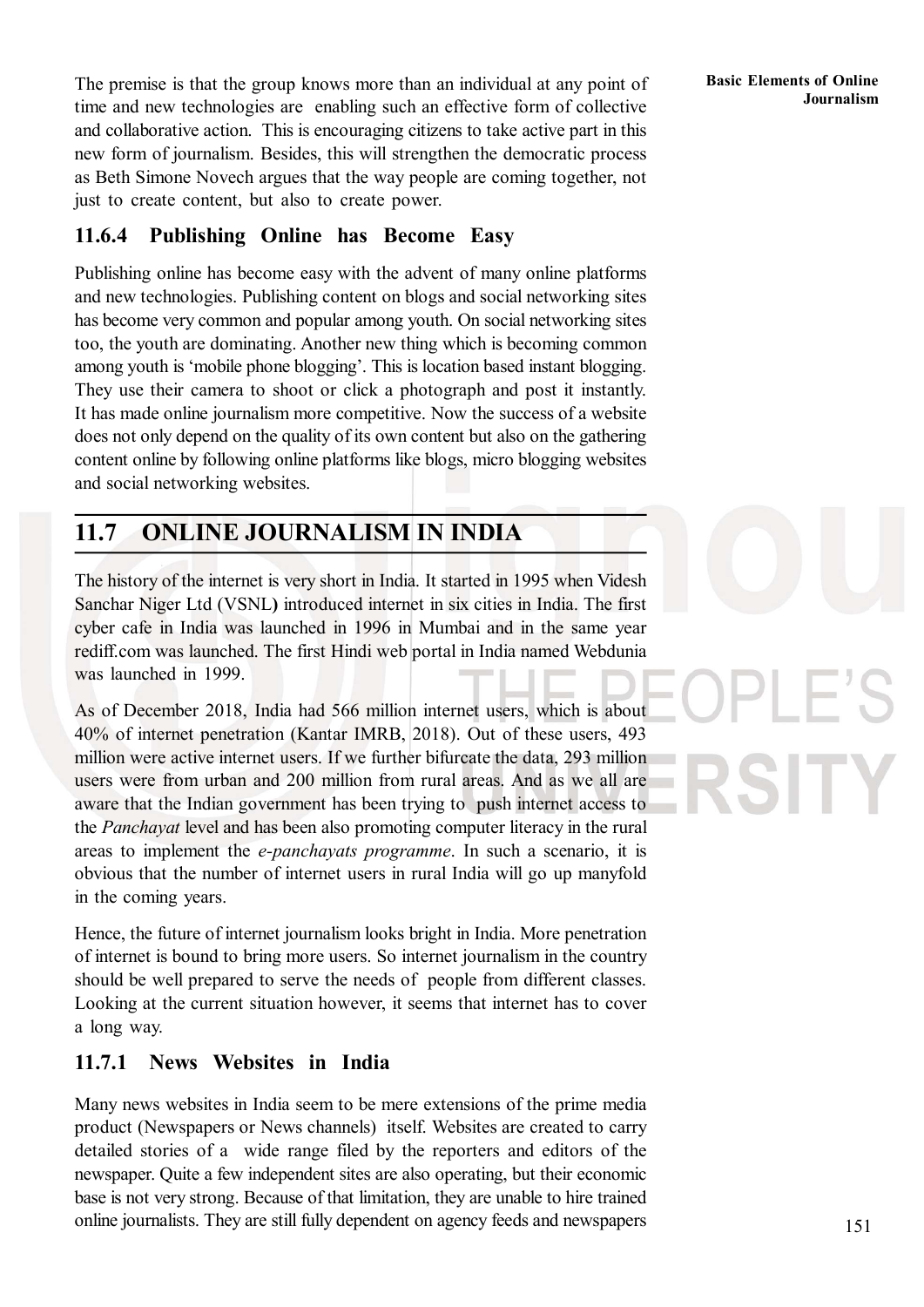Online Journalism reporters. Many news channels have also their websites. Courses related to online journalism are not taught in various institutions.



#### 11.7.2 Blogs and Citizen Journalism Websites

Blog is an area with a separate identity. In India, the news value of blogs is very limited. Here, a majority of blogs are expression of personal opinion by the blogger or commentary on a certain issue, which can be highly subjective and biased.

Citizen journalism is an area where a person works on a report and puts it on the public domain. But in India this area in a very nascent form and has a long way ahead. At present various news sites give them a separate specific designated space named citizen journalists.

#### 11.7.3 Business Concern

It is also a well known fact that globally online journalism has created its own niche space and it has made advertisements switch over. During the recent global melt down, while many newspapers in western countries got badly affected, the internet remained unaffected. Publishers in developed countries are debating over the adverse effects of internet over print business. But in India the scenario is quite different. Here, the circulation of some newspapers is increasing. Print managers are exploiting the new information and communication technologies and expanding their businesses. Many leading newspapers have come up with their local editions like Hindustan, Amar Ujala, Dainik Jagaran (Hindi newspapers), Hindustan Times, Times of India, the Telegraph (English newspapers) and so on. More and more readers are showing interest in local editions.

Print editions are also adopting new marketing techniques to tap more readers. Among the new marketing techniques are organising events and exhibitions for readers and offering gifts and discounts to subscribers. Such techniques seem to be increasing the visibility and circulation figures of the dailies. Hence, the print medium seems to have responded well to the changed circumstances. It has adopted the new technologies and increased its circulation. Statistics has shown that more and more readers are now preferring regional language newspapers (IRS, 2018 ) and that may be one of the driving factors for many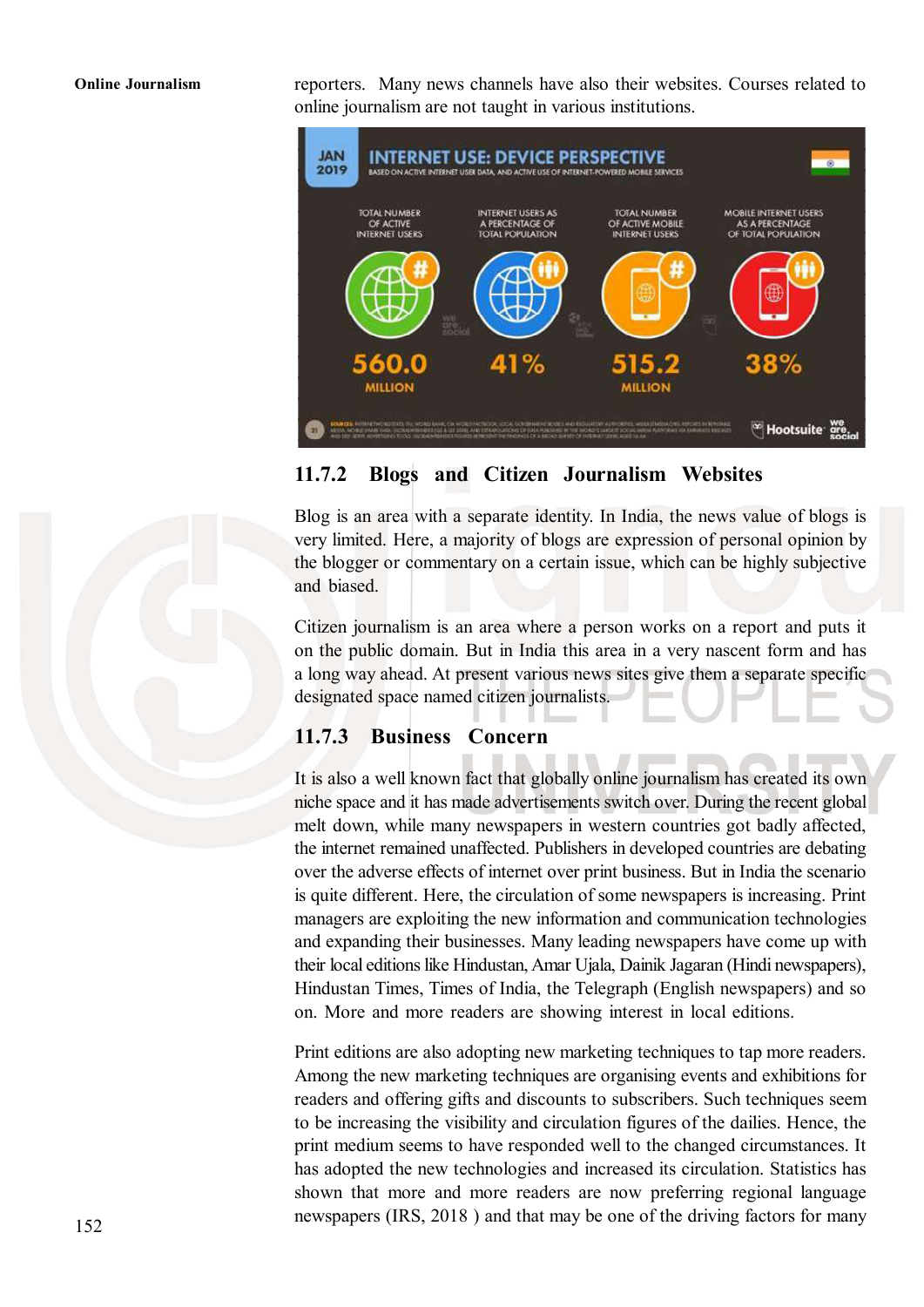#### 11.7.4 Prospect of Online Journalism in India

Under these circumstances there is tussle between print and electronic media for greater portion of the advertisement pie. The online medium has not received priority yet. Advisers are willing to consider web edition to insert advertisements just as add-on in some of the websites of leading newspapers. This means that the web edition does not make substantial revenue to run a successful website.

#### Check Your Progress: 4

Note : 1) Use the space provided below for your Answers.

- 2) Compare your answers with those given at the end of this Unit.
- 1. What is the present status of online journalism in India?

............................................................................................................

............................................................................................................

............................................................................................................

#### 11.8 SOCIALMEDIA FOR ONLINE JOURNALISM

Social networking sites provide online space where people can create their online profiles and update it with their activities. While doing so they can keep track of updates of their friends and family.

People can also engage in group activities and display feeds information to their home page. These feeds range from personal to news stories.

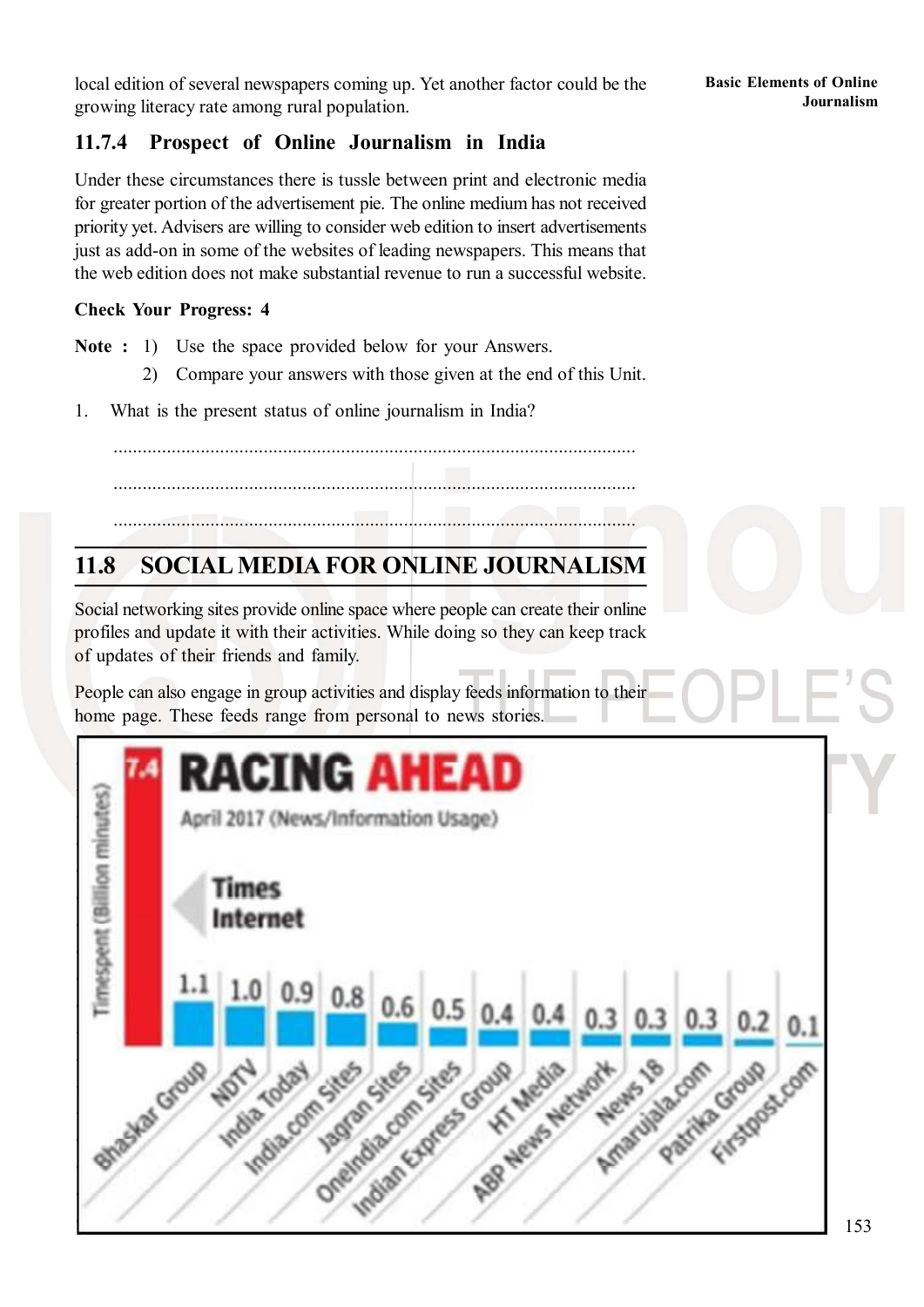Online Journalism For journalists and news organizations it is a platform which can be used to connect with people to share and receive as much information as they can. Journalists can use this platform in the following ways:

- a. Online journalists can showcase their stories here. It is a platform where journalists can develop personal brands of themselves.
- b. Online websites can create their own page on social networking sites to share some of the important stories there. With help of this, a website can increase its traffic.
- c. Social networking sites can develop widgets and applications to give important news feeds customised to individual needs and demand. For example, hindustantimes.com has developed a special page named 'I love my Delhi' where they keep posting important news and activities in Delhi.
- d. Journalists can develop their own network to get information and some lead to an incident and make a comprehensive story. There are several examples where the news organizations received the first information through social media.
- e. Online news websites should not always try to post links only, they should also try to share something as small write-ups. This will be helpful in brand building.

#### 11.8.1 Some Important Social Networking Sites

According to Alexa ranking (a popular online website ranking website) the top three social networking sites are listed below:

Facebook: Facebook founded in 2004, initially started as a service for college students but soon opened for everyone. As on June 2019, worldwide it had 2.4 billion monthly users (Facebook Newsroom, 2019).

Twitter: Twitter was launched in July 2006. It has become synonymous with social movements in many countries. Public figures seem to prefer this medium as it helps them in keeping in touch with their audience directly. In 2018, globally there were 321 million monthly users in Twitter (Washington Post, 2019).

LinkedIn: It was launched in 2003. It is a network site which targets professionals and promotes itself as a platform where one can make business contacts and find jobs. In October 2019, globally there were 645 million users in Linked In (Linkedin Newsroom, 2019).

#### 11.9 LET US SUM UP

In this Unit, we have discussed the key features of online journalism and its characteristics. We discussed the reporting format for online news media and methods for online story construction.

We came to know about the profiles of online journalists and trends in online journalism. Also, we discussed online journalism in the Indian context and the way of using social networking sites for online journalism.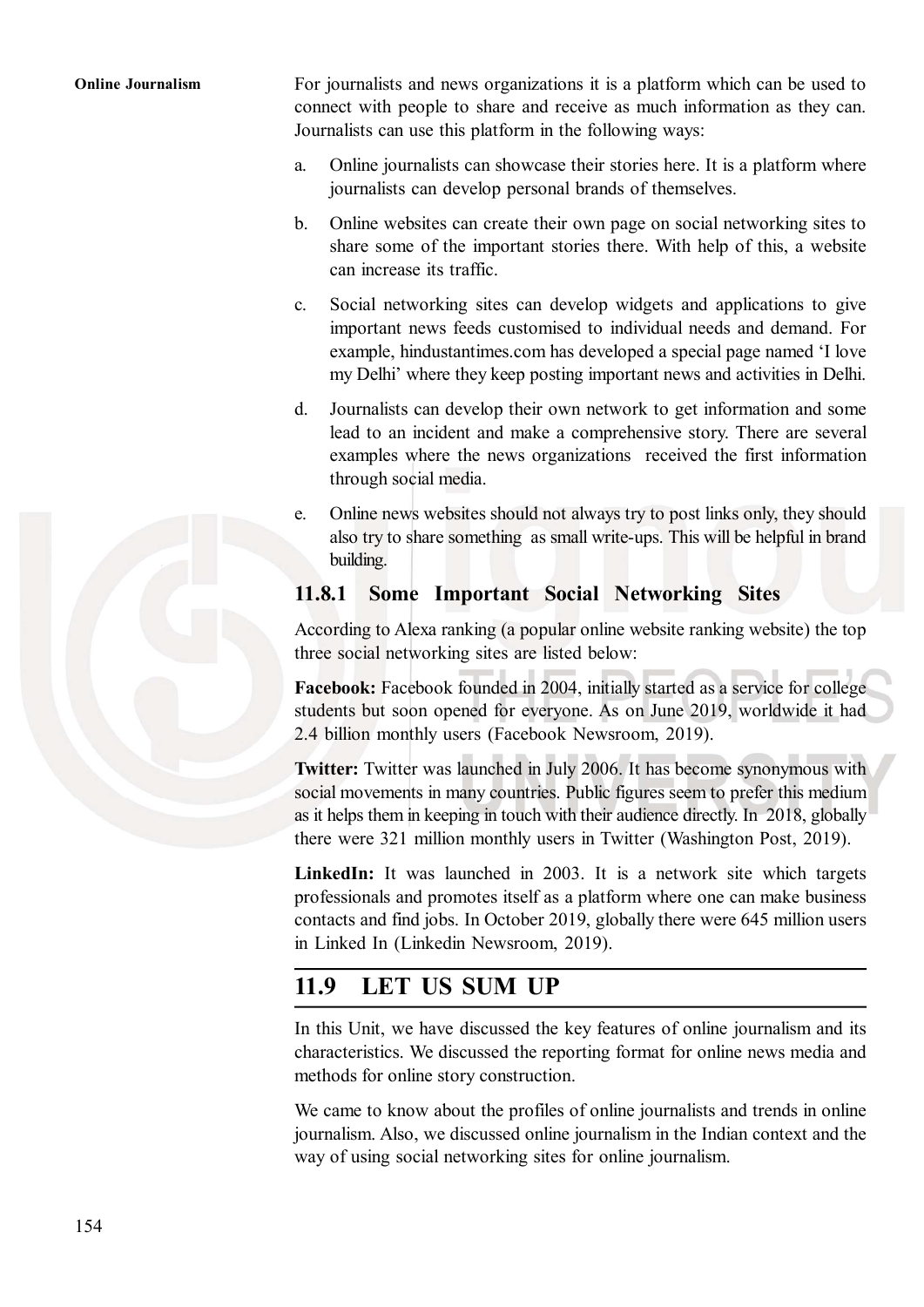#### 11.10 KEYWORDS

| <b>Interactivity</b> | : is a kind of communication process that occurs<br>between human being and computer systems. Based<br>on a user's engagement, the computer respond to his/<br>her demands, usually online media content is displayed<br>based on a click/tap. |  |
|----------------------|------------------------------------------------------------------------------------------------------------------------------------------------------------------------------------------------------------------------------------------------|--|
| <b>Scanability</b>   | : the level ability or skill for a person to read a<br>portion of text. In online media, it refers to user's<br>glancing through web content simultaneously scrolling<br>the webpage.                                                          |  |
| <b>WEB 2.0</b>       | : it refers to second stage of development in internet,<br>mainly it denotes the changes in users' engagement<br>with the internet (user generated content) and<br>emergence of social media.                                                  |  |

#### 11.11 FURTHER READINGS

- 1. About Us. (2019). Retrieved 13 October 2019, from https:// news.linkedin.com/about-us#statistics
- 2. Barbie Zelizer (2019) Why Journalism Is About More Than Digital Technology, Digital Journalism, 7:3, 343-350, https://doi.org/10.1080/ 21670811.2019.1571932
- 3. Bob Franklin (2014) The Future Of Journalism, Digital Journalism, 2:3, 254-272, https://doi.org/10.1080/21670811.2014.930253
- 4. Bradshaw, P. (2013). The online journalism handbook: skills to survive and thrive in digital age. Routledge.
- 5. Company Info | Facebook Newsroom. (2019). Retrieved 13 October 2019, from https://newsroom.fb.com/company-info/
- 6. Eldridge, S., & Franklin, B. (2018). The Routledge Handbook of Developments in Digital Journalism Studies. Retrieved 13 October 2019, from http://bit.ly/ojunit11a6
- 7. Grabowicz, P. (2014). The Transition to Digital Journalism Berkeley Advanced Media Institute. Retrieved 10 October 2019, from http://bit.ly/ ojunit17a4
- 8. IMRB, K. (2019). Internet in India. Retrieved 13 October 2019, from http://bit.ly/ojunit11a2
- 9. John, N. (2019). Indian Readership Survey 2019: India Today is the largest and fastest growing magazine. Retrieved 13 October 2019, from http:// bit.ly/ojunit11a1
- 10. Parthasarathi, V., & Srinivas, A. (2013). Mapping Digital Media: India. Retrieved 13 October 2019, from http://bit.ly/ojunit11a5
- 11. Sen, A., & Kleis Nielsen, R. (2016). Digital Journalism Start-Ups in India. Retrieved 13 October 2019, from http://bit.ly/ojunit11a4